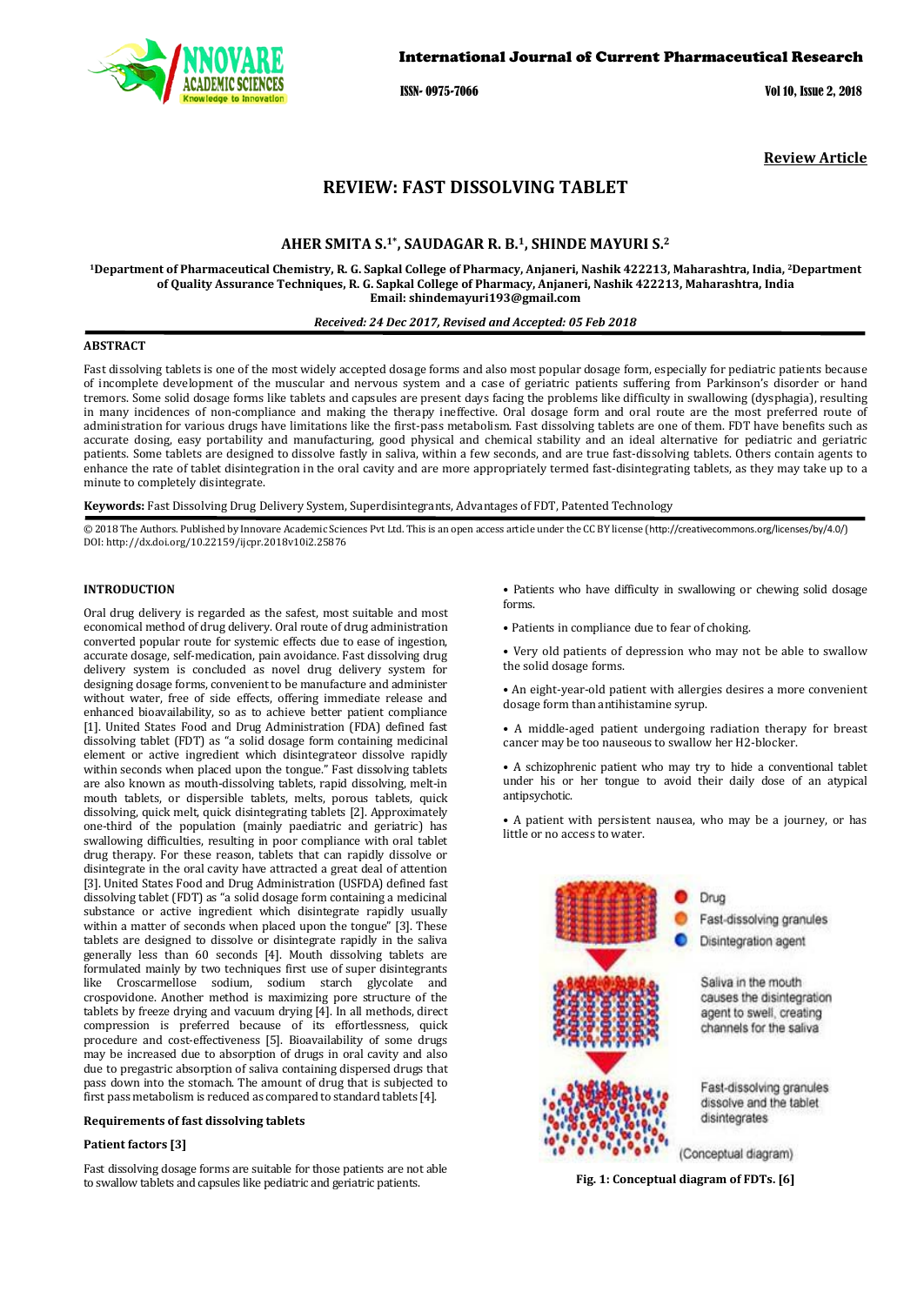### **Effectiveness factor [5]**

Increased bioavailability and faster onset of action are a major claim of these formulations. Dispersion in saliva in oral cavity causes pregastric absorption from some formulate ions in those cases where drug dissolves quickly. Buccal, pharyngeal and gastric regions are all areas of absorption for many drugs. Any pre-gastric absorption avoids first-pass metabolism and can be a big advantage in drugs that undergo hepatic metabolism. Furthermore, safety profiles may be improved for drugs that produce significant amounts of toxic metabolites mediated by firstpass liver metabolism and gastric metabolism, and for drugs that have a substantial faction of absorption in the oral cavity and pre-gastric segments of GIT.

### **Manufacturing and marketing factors [7]**

As a drug nears the end of its patent life, it is common for pharmaceutical manufacturers to develop a given drug entity in a new and improved dosage form. A new dosage form allows a manufacturer to extend market exclusivity, extend patent protection and unique product differentiation. For examples, Eisai Inc. launched Aricept FDT, a line extension of donepezil for Alzheimers disease, in Japan in 2004 and in the U. S. in 2005 in response to a generic challenge filed in the U. S. by Ranbaxy.

### **Advantages of FDTS [8, 9]**

The FDTs do not need water for swallowing, unlike conventional dosage forms. This is very convenient for patients who are travelling or do not have immediate access to water, and thus, provide improved patient compliance.

• FDT provides easy portability and accurate dosing manufacturing, good physical and chemical stability as an ideal alternative for pediatric and geriatric patients. Bioavailability of drugs is enhanced due to absorption from mouth, pharynx, and esophagus.

• Tablet is disintegrated rapidly along with quick dissolution and absorption in the oral cavity.

• Minimum risk of suffocation in airways due to physical obstruction, when ODTs are swallowed, thus they provide improved safety and compliance with their administrations.

• Rapid drug therapy intervention is possible.

• Conventional processing and packaging equipments allow the manufacturing of tablets at low cost.

• No specific packaging is required. It can be packaged input through blisters.



**Fig. 2: Advantages of FDTs**

# **Limitations of FDTS [10, 11]**

• The major disadvantages of FDTs is related to the mechanical strength of tablets.

• FDT are very porous and soft molded metrics or compressed in a tablet with low compression, which makes tablet friable and brittle which difficult to handle.

• Bad tastes drugs are difficult to formulate as FDT; special precaution should have to be taken before formulate such kind of drug.

• Several FDT are hygroscopic cannot maintain physical integrity under normal condition from humidity which requires a specialized package.

• Dryness of the mouth due to decreased saliva production may not be good candidates for these tablet formulations.

• Rate of absorption from the saliva solution and overall bioavailability.

•Drug and dosage form stability.

### **Excipients used for the preparation of FDT**

FDT contain one superdisintegrant, a diluent, a lubricant. Contain optionally a swelling agent, a permeabilizing agent, sweeteners and flavouring agents.

# **Super disintegrants [12-14]**

As day's passes, demand for the faster disintegrating formulation is increased. For, that pharmacist needs to formulate disintegrants i.e. Super disintegrants which are effective at less concentration and have greater disintegrating efficiency. The superdisintegrant must quickly wick saliva into that tablet to generate the hydrostatic pressure and volume expansion necessary to provide rapid disintegration in the mouth.

### **Examples**

- Croscarmellose Sodium
- Crospovidone
- Cross-linked alginic acid
- Gellan gum
- Sodium starch glycolate
- Soy polysaccharide meant for diabetics.
- Xanthan gum

# **Bulking materials [16, 17]**

Bulking materials are very important in the development of fast dissolving tablets. They contribute the functions of a diluent, filler and cost reducer. Bulking agents improve the texture of the tablets that consequently enhances the disintegration in the mouth, besides adding volume and reducing the concentration of the active in the formulation. The bulking agents for this formulation should be sugar-based such as mannitol, polydextrose, lactose derivatives such as directly compressible lactose (DCL) and starch hydrolysate for higher aqueous solubility and good sensory perception. Mannitol especially has high aqueous solubility and good sensory perception, as it provides a cooling effect due to its negative heat of solution. Bulking agents are added in the range of 10% to about 90% by weight of the final composition. Sugar based excipients are two types they classify on the basis of moulding and dissolution rate:

Type 1 saccharides: (lactose and mannitol) which exhibit low moldability but high dissolution rate.

Type 2 saccharides: (maltose and maltitol) which exhibit high moldability but low dissolution rate.

### **Emulsifying agents [5, 17]**

Emulsifying agents are more significant for formulation of fast dissolving tablets they help in quick disintegration and drug release without the need for chewing, swallowing or drinking water. Also, emulsifying agents stabilize the immiscible blends and increase bioavailability. A variety of emulsifying agents for fast dissolving tablet formulations include alkyl sulfates, propylene glycol esters, lecithin, sucrose esters and others. These can be added in the range of 0.05% to about 15% by weight of the final formulation.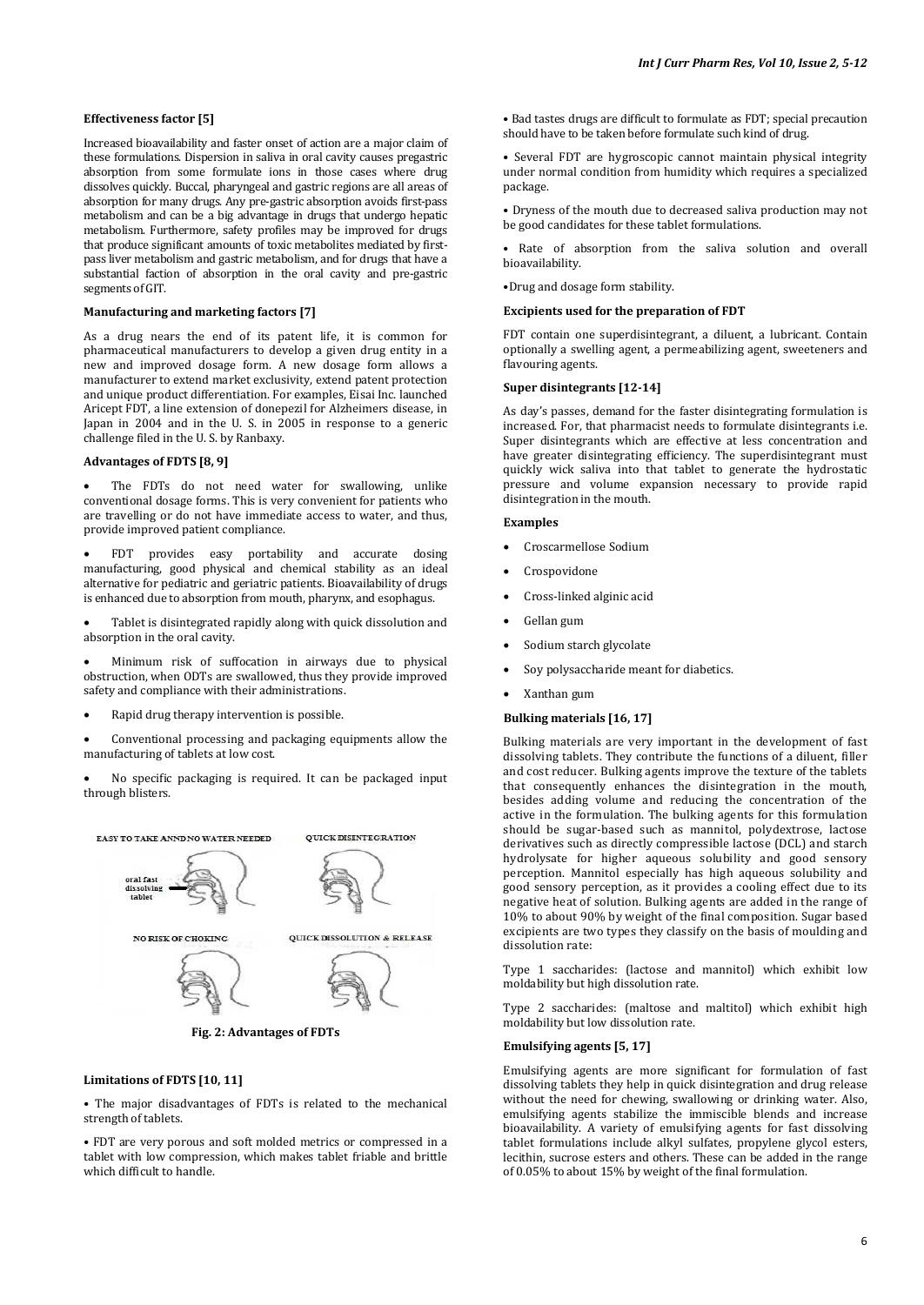# **Lubricants [5, 15]**

Though not essential excipients, these can aid in making the tablets more palatable after they disintegrate in the mouth. Lubricants reduce grittiness and help in the drug transit process from the oral to the stomach.

# **Flavours (taste masking agents) and sweeteners [5, 17]**

Flavours and taste masking agents are useful for the formulation they make the products more palatable and pleasing for patients. The incorporation of these ingredients assists in overcoming bitterness and undesirable tastes of some actives. Natural as well as synthetic flavours can be used to enhance the organoleptic characteristic of fast dissolving tablets. A wide range of sweeteners including sugar, dextrose and fructose, as well as non-nutritive sweeteners such as aspartame, sodium saccharin, sugar alcohols and sucralose are available. The addition of sweeteners imparts a pleasant taste as well as bulk to the formulation.

#### **Mechanism of action of superdisintegrants**

- Capillary action/Water wicking
- **Swelling**
- Heat of wetting
- Disintegration particle/particle repulsive forces
- Release of gases
- Enzymatic action

# **Capillary action**

This mechanism suggests that primarily all the particles of the tablet are surface wetted in the given aqueous media. Water then penetrates into the core of the tablet, reducing the inter-particle bond thus aiding in breaking of the tablet. Thus it is termed as capillary action or wicking as slowly, the wetting rises in the tablet with the ultimate result of breakage of the tablet. Here the porosity of the tablet is of the most importance as it is the fundamental requirement for easy and quick wetting/water uptake. The more porous the material the greater the rate of wetting and disintegration time is less.

#### **Swelling**

Superdisintegrants which act by this mechanism work on the fundamental of "swell" and "burst" When the Superdisintegrant comes in contact with the water/saliva, the aqueous phase extras more adhesive force upon the superdisintegrant as compared to other excipients and drug resulting in swelling and trust or breaking apart of the tablet.

### **Heat of wetting**

Disintegrants having exothermic property due to that exothermic property they gets wetted, localized stress is generated due to capillary air expansion, which helps in the disintegration of the tablet. However, is limited to only a few types of disintegrates and cannot describe the action of most modern disintegrating agents.

# **Disintegration particle/particle repulsive forces**

Guyot-Hermann has proposed a particle repulsion theory. This theory states the swelling via tablet made of "non-swellable" disintegrates. The electric repulsive forces between particles are the mechanism of disintegration and water is required for it. Researchers found that repulsion is secondary to wicking.

### **Release of gases**

Carbon dioxide released within tablets on wetting due to contact between bicarbonate and carbonate with citric acid or tartaric acid. The tablet disintegrants create pressure in the tablet. The effervescent mixture is used to formulate very rapidly dissolving tablets or fast disintegrating tablet. The effervescent blend is either added immediately prior to compression or can be added into two separate fractions of the formulation.

# **By enzymatic reaction**

Enzymes presents in the body act as disintegrants. Presence of enzymes destroy the binding property of binder and helps in disintegration. Actually, due to swelling, pressure exerted in the outer direction or radial direction, it causes the tablet to burst or the accelerated absorption of water leading to an enormous increase in the volume of granules to promote disintegration.

# **Techniques for preparing fast dissolving tablets**

Many techniques used for the formulation of Fast dissolving tablets. Here we have discussed the six major techniques which are widely used for the formulation of these tablets [18, 19] .

- Freeze drying/lyophilisation
- Tablet moulding
- Spray drying
- Direct Compression
- Sublimation
- Mass Extrusion

### **Freeze-drying or lyophillisation**

Lyophilisaton is the process in which water is sublimed from the product after it is frozen. This technique creates an amorphous porous structure that can dissolve rapidly. A typical procedure involved in the manufacturing of FDT using this technique is mentioned here [16]. The freeze-drying technique has demonstrated improved absorption and increase in bioavailability. The major disadvantages of lyophillisation technique are that it is expensive and time-consuming; fragility makes conventional packaging unsuitable for these products and poor stability under stressed conditions [17, 18].

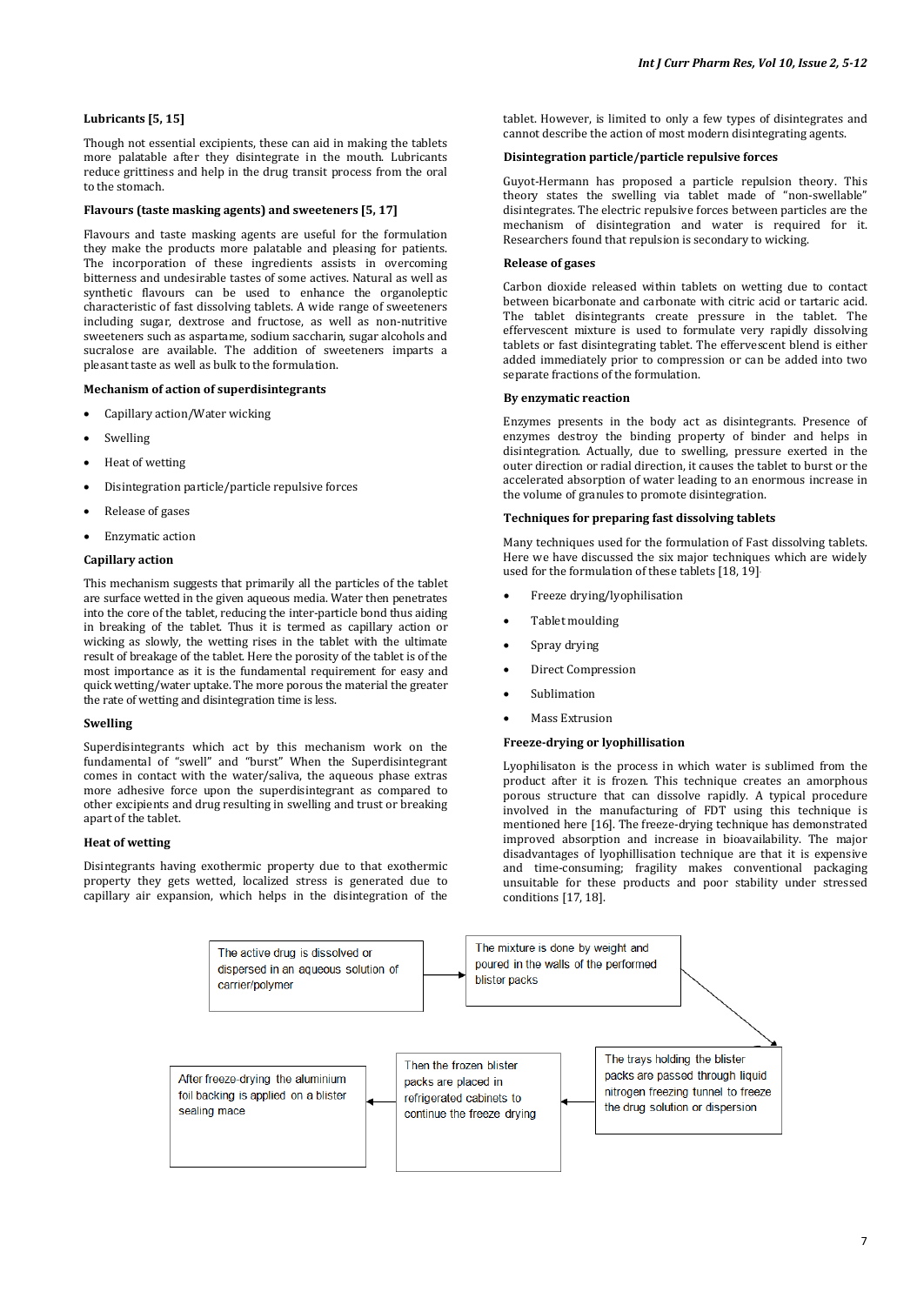# **Steps by step procedure of lyophillisation of FDT**

The freeze-drying technique has demonstrated improved absorption and increase in bioavailability. The major disadvantages of lyophillisation technique are that it is expensive and timeconsuming; fragility makes conventional packaging unsuitable for these products and poor stability under stressed conditions [17, 18]

### **Tablet molding**

The molding process is of two types i.e. solvent method and heat method. FDT manufactured by the solvent method are less compact

#### **Solvent method**

dissolution. The mechanical strength of moulded tablets is a matter of great concern. Binding agents, which improve the mechanical strength of the tablets, need to be incorporated [23]. Masking of taste is an added problem to this technology and the masked drug particles are prepared by spray congealing a molten mixture of hydrogenated polyethylene glycol, cottonseed oil, lecithin, and sodium carbonate an active ingredient into a lactose-based tablet triturate form. Tablets produced by the moulding technique are easy to scale up for the industrial manufacturer, compared to the lyophillisation technique.

than compressed tablets and posses a porous structure that hastens



# **Spray drying**

In this technique, gelatin is used as a matrix and a supporting agent, mannitol as a bulking agent, and superdisintegrants like croscarmellose or sodium starch glycolate or crospovidone. The Tablets manufactured from the spray-dried powder containing bulking agent, super disintegrant and an acidic ingredient (citric acid) and/or alkaline ingredients.

lactose)

(e. g. sodium bicarbonate) have been reported to disintegrate in within 20 seconds in aqueous medium. This spray-dried powder, compressed into tablets showed quick disintegration and improved dissolution [24].

# **Sublimation**

Incorporation of volatile ingredients to generate a porous mixture is subjected to a process of sublimation. Highly volatile ingredients like benzoic acid, ammonium bicarbonate, ammonium carbonate, camphor, naphthalene, urea, phthalic anhydride and urethane may be compressed along with other excipients into a tablet. With help of process of sublimation, this volatile material is then removed, leaving behind a highly porous matrix. Tablets manufactured by this technique have reported to usually disintegrate within 10-20 sec. Solvents like benzene; cyclohexane can be used as pore-forming agents [25].



#### **Direct compression**

Direct compression represents the most cost-effective and simplest tablet manufacturing technique. Because of the accessibility of improved excipients superdisintegrants and sugar based excipients, this technique can now be utilized for preparation of Fast Dissolving Tablets [26].

### **Superdisintegrants**

Superdisintegrants are the principally affecting disintegration and ultimate dissolution of the fast dissolving tablets, mainly for direct compression techniques. The presence of other ingredients such as water-soluble excipients and effervescent agents further hastens the disintegration process.

### **Sugar based excipients**

This is another route to approach the direct compression technique. starch hydrolysate which display high aqueous solubility and sweetness, and hence impart taste masking property and a pleasant mouthfeel. Sugar based excipients specially bulking agents like lactilol, dextrose, isomalt, fructose, maltilol, maltose, mannitol, sorbitol, polydextrose, xylitol. Mizumito *et al.* have categorized sugar-based excipients into two types on the basis of molding and dissolution rate.

**Type 1** saccharides (mannitol and lactose) exhibit low mould-ability but high dissolution rate.

**Type 2** saccharides (maltilol and maltose) exhibit high mould-ability and low dissolution rate [27].

# **Mass-extrusion**

In this technology, the active blend is soften using the solvent mixture of water-soluble methanol and polyethylene glycol and subsequent expulsion of softened mass through the extruder or syringe to get a cylinder product and is divided into even segments using the heated blade to form a tablet. The dried cylinder can be used to coat granules for bitter drugs and thereby achieve taste masking [28].

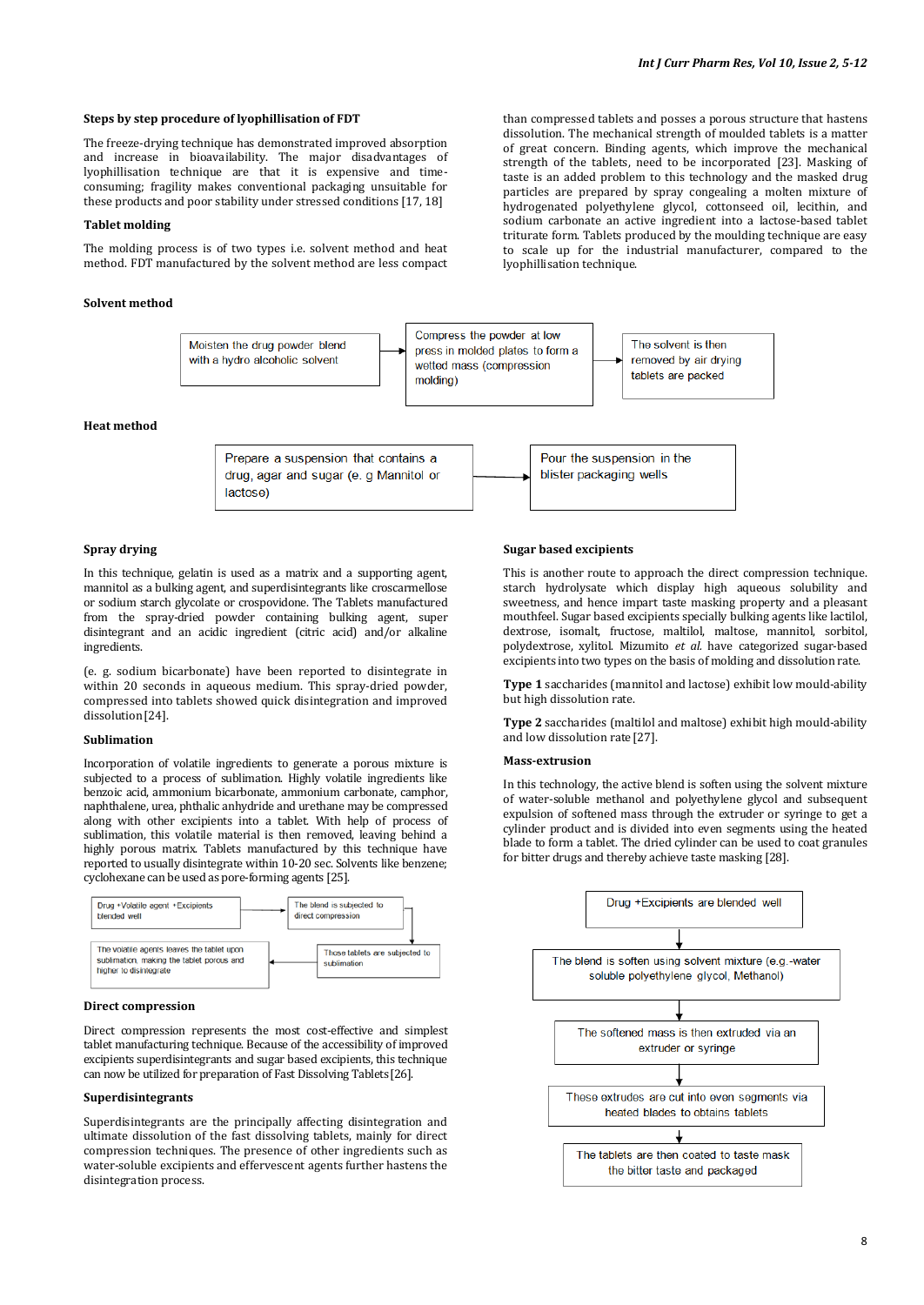# **Patented technologies for fast dissolving tablets**

Several technologies have been developed on the basis of formulation aspects and different processes and patented by several pharmaceutical companies. The patented technology is described below: [29]

# **Zydis technology [30]**

Zydis is a unique freeze-dried oral solid dosage form that can be swallowed without water as it dissolves instantly on the tongue in less than 5 seconds. The drug is physically trapped in a watersoluble matrix and then freeze-dried to produce a product that rapidly dissolves. The matrix consists of water-soluble saccharides and polymer to provide rapid dissolution and to allow sufficient physical strength to withstand handling. Water is used during the process to produce porous units for rapid disintegration.

#### **Limitations**

•The amount of drug added should generally be less than 400 mg for insoluble drugs and less that 60 mg for soluble drugs.

• The particle size of the insoluble drugs should not be less than 50μm and not more than 200 μm to prevent sedimentation during processing.

# **Advantages**

• Buccal pharyngeal and gastric regions are all areas of absorption from this formulation. Pre-gastric absorption avoids first-pass metabolism and can be an advantage in drugs that undergo a great deal of hepatic metabolism.

• Patients who have difficulty swallowing oral medication due to dysphagia, stroke or medical conditions such as gastroesophageal reflux disease, multiple sclerosis or Parkinson's disease.

#### **Disadvantages**

• The process of freeze-drying is a relatively expensive manufacturing process.

• The formulation is very lightweight and fragile, and there of re should not be stored in backpacks or the bottom of purses.

• It has poor stability at higher temperatures and humidities.

• A water-insoluble drug can be incorporated only up to 400 mg per tablet or less. On the other hand water, the soluble drug can be incorporated only up to 60 mg.

# **Orasolv technology [31, 32]**

Orasolv technology has been developed by CIMA labs. In this system, the active medicament is taste masked. It also contains the effervescent disintegrating agent. Fast dissolving tablets are made up by direct compression technique at low compression force in order to minimise oral dissolution time. Tablet machine and Conventional blenders is used to produce the tablets. The tablets produced are soft and friable and packaged in specially designed pick and place system.

### **Advantages [30]**

Taste-masking is two-fold, quick dissolution. This technology has been used for drug strengths in the range of 1 mg to 750 mg. Depending on Tablet size, the disintegration time of the tablet can be designed in the range of 10 to 40 seconds.

# **Disadvantages [30]**

They are sensitive to moisture due to the presence of the effervescent system and must be packaged appropriately. Low mechanical strength.

# **Durasolv technology [33, 31]**

Durasolv is the patented technology of CIMA labs. The tablets made by this technology consist of a drug, fillers and lubricant. Tablets are prepared by using conventional tabletting equipment and have good rigidity. These are packed into usual packaging system like blisters. Durasolv is an appropriate technology for products requiring low amounts of active ingredients.

# **Advantages [30]**

Dura Solv technology is good for tablets having a low amount (125mcg to 500 mg) of active ingredients and tablets are compressed to a greater hardness of 15-100 N, resulting in a more durable ODT. As a result, this technology gives packaging flexibility; tablets can be bottled and blistered.

### **Disadvantages [30]**

The drug powder coating in Durasolv may become fractured during compaction, exposing the bitter tasting drugs to the patient taste buds.

## **Wow tab technology [30-34]**

Wow, tab technology is patented by Yamanouchi Pharmaceutical Co. WOW means "Without Water". In this process, a combination of low moldability saccharides and high moldability saccharidesis used to obtain a rapidly melting strong tablet. The combination of high and low mold ability is used to prepare tablets of adequate hardness.

# **Advantages**

Adequate dissolution rate and hardness. Wow, tab product can be packed in both into the conventional bottle and blister packs.

# **Disadvantages**

No significant change in bioavailability.

# **Flash dose technology [33, 35, 30]**

Flash dose technology has been patented by Fuisz Nurofen, let a new form of Ibuprofen as melt in mouth tablets, prepared using flash dose technology is the first commercial product launched by Biovail Corporation. Flash dose tablets consist of self-binding shear form a matrix termed as floss. Shear form matrices are prepared by flash heat processing.

# **Advantages**

High surface area for dissolution.

# **Disadvantage**

• High temperature required to melt the matrix can limit is the use of heat-sensitive drugs, sensitive to moisture and humidity.

• The dosage form can lodging only up to 600 mg of the drug.

• Tablets produced are highly friable, soft and moisture sensitive. Therefore specialised packing is required.

#### **Flash tab technology [36, 37]**

This technology involves the preparation of rapidly disintegrating tablet which consists of an active ingredient in the form of microcrystals. Prographarm laboratories have patented the flash tab technology. It utilizes most of the same excipients as in conventional compressed tablets. Disintegrating agent and a swelling agent are used in combination with coated drug particles in this formulation to form a tablet that disintegrates in the mouth in less than one minute.

#### **Oraquick technology [30-38]**

K. V. S. Pharmaceuticals have a patent over this technology. It utilizes taste masking microsphere technology called as micro mask, which provides superior mouthfeel over taste masking alternatives, significant mechanical strength, and quick disintegration/dissolution of the product. Any kind of solvents are not utilized by taste masking process. Therefore it leads to superior and fast efficient production.

### **Advantages**

Faster and efficient production, appropriate for heat-sensitive drugs.

# **Dispersible tablet technology [31]**

Lek in Yugoslavia has issued patents for dispersible tablets of dihydro ergotoxine and cimetidine, which were claimed to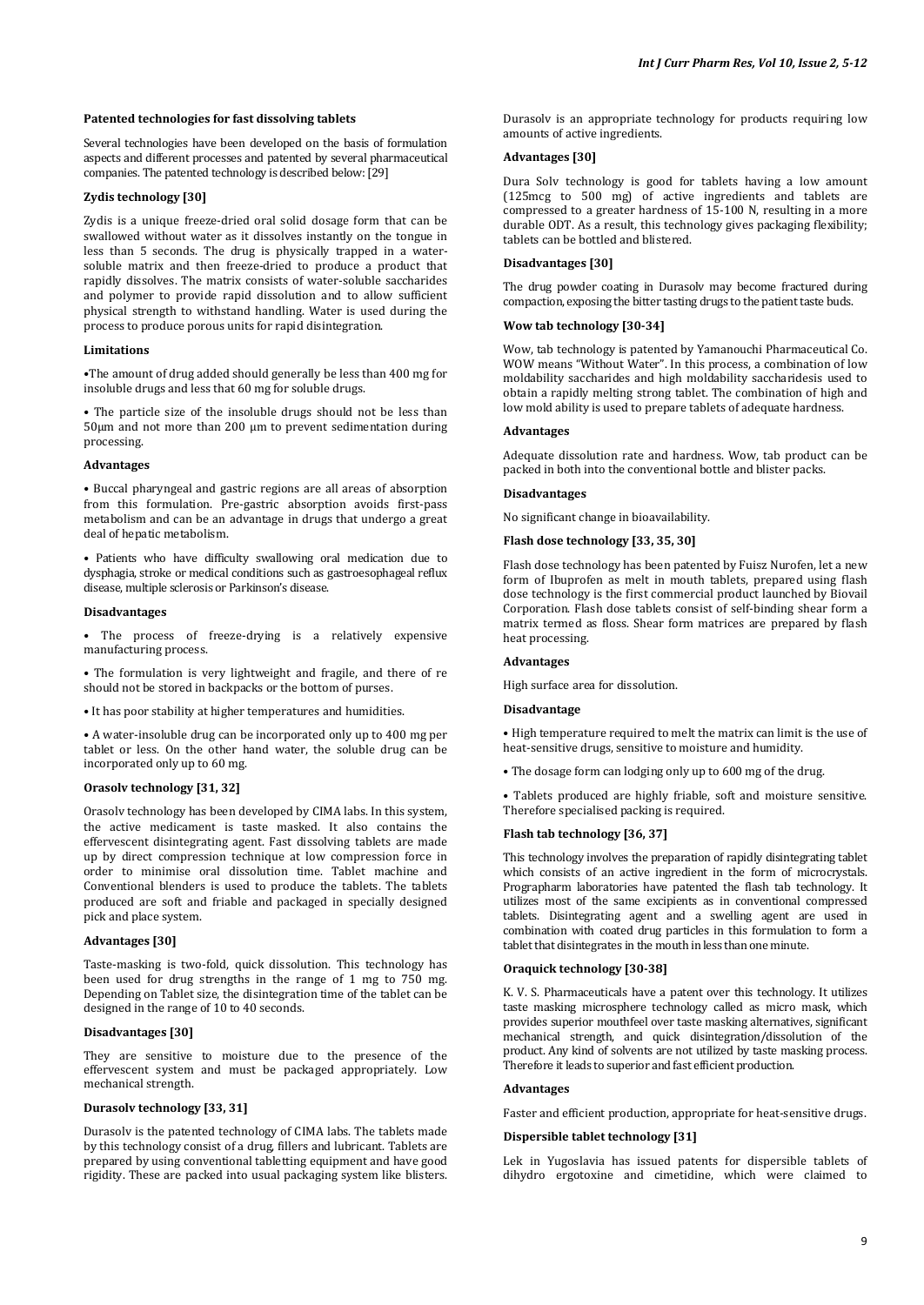disintegrate in less than 1 minute when in contact with water at room temperature. Dihydroergotoxine is poorly soluble in water in the free base form. An improved dissolution rate of dihydro ergotoxine methane sulphonate was observed with dispersible tablets containing 0.8-10%, preferably about 4% by weight, of organic acids. One of the essential excipients in the cimetidine formulate ion a disintegrating agent. It provides rapid swelling and/or good wetting capability to the tablets and thereby a quick disintegration. The disintegrating agents include starch or modified starches, cyclodextrin polymers, alginic acid, cross-linked sodium carboxymethylcellulose, and microcrystalline cellulose. A combination of two or more than two disintegrating agents produced better disintegration results.

### **Advatab technology [39]**

Advatab is distinct from other FDT technologies as it can be combined with Eurand's complimentary particle technologies like its world-leading MicrocapsR taste-masking technology and its DiffucapsR, controlled release technology.

Tablets produce from advatab technology disintegrate rapidly in the mouth, less than 30 seconds, to allow for convenient oral drug administration without water. These tablets are especially suited to those patients that experience difficulty in swallowing capsules and tablets.

#### **Nanocrystal technology [31, 39, 30]**

Nanocrystal technology can gives formulation and improve compound activity and final product characteristics. Decreasing particle size increases the surface area, which leads to an increase in dissolution rate. This can be accomplished predictably and efficiently using nanocrystal technology. Nanocrystal particles are small particles of drug substance, typically less than 1000 nanometers (nm) in diameter, which are produced by milling the drug substance using a proprietary wet milling technique.

# **Nanocrystal fast dissolving technology provides for**

• Pharmacokinetic benefits of orally administered nanoparticles (<2 microns) in the form of a rapidly disintegrating tablet matrix.

• Product differentiation based upon a combination of proprietary and patent-protected technology elements.

• Cost-effective manufacturing processes that utilize conventional, scalable unit operations.

# **Pharma but technology [31, 39]**

Pharmaburst technology is being patented by SPI pharma. The tablet manufactured by this process involves a dry blend of a drug, flavours, and lubricant then followed by compression into tablets which then dissolve within 30-40 seconds. Tablets manufactured by this methodology have sufficient strength can be packed in blister packs and bottles.

#### **Frosta technology (Akina) [31, 39, 40]**

This technology is patented by Akina. Frosta technology utilizes the core concept of formulating plastic granules and compressing at low pressure to produce strong tablets with high porosity. The process involves mixing the porous plastic material with water penetration enhancer and followed by granulating with a binder.

# **Evaluation of blend**

The prepared blend was evaluated by following tests.

The angle of repose.

Bulk density.

Tapped density.

Carr's index.

Hauser's ratio.

### **Angle of repose**

Funnel method used for determine angle of repose. The accurately weighed blend was taken in a funnel. The height of the funnel was

adjusted in such a way that the tip of the funnel touches the apex of the heap of the blend. The drug (as solid dispersion) excipients blend was allowed to flow through the funnel freely on to the surface. The diameter of the powder cone was measured. The angle of repose was calculated using the following equation:

### tan θ = h/r

Where h and r are the height and radius of the powder cone.

# **Bulk density**

Bulk density was determined by pouring a weighed quantity of blend into a graduated cylinder and measuring the volume and weight.

BD =Weight of the powder/Volume of the packing.

### **Tapped density**

It was determined by placing a graduated cylinder, containing a known mass of drug-excipients blend. The cylinder was allowed to fall under its own weight onto a hard surface from the height of 10 cm at 2-second intervals. The tapping was continued until no further change in volume was noted.

TBD =Weight of the powder/volume of the tapped packing.

#### **Compressibility index**

The Compressibility Index of the blends was determined by Carr's compressibility index.

### **Evaluation of fast dissolving tablets**

# **Weight variation**

The weight variation test is carried out in order to ensure uniformity in the weight of the tablets in each batch. First, the total weight of 20 tablets from each formulation is determined and the average is calculated. The individual weight of each tablet is also determined to find out the weight variation. Weight variation is given by the formula.

% Weight variation*=* Individual weight-Average weight/Average weight ×100

# **Hardness**

Hardness is also called as crushing strength (fc) of the tablet, the force required to break a tablet in a diametric compression was measured using Monsanto tablet hardness tester. It is expressed by in kg/cm2.

### **Friability (F)**

Friability of the tablet determined using Roche friabilator. Friability is the loss of weight of the tablet in the container due to the removal of the fine particles from the surface. Friability test is carried out to the access the ability of the tablet to withstand abrasion in packaging, handling and transport. Weigh the 20 tablets from each batch and place in roche friabilator that will rotate at 25 rpm for 4 min. Dedust the all tablets and weigh again. The friability (F) is given by the formula.

#### F=W(initial)-W(final)/W(final)

#### **Wetting time**

Wetting time is closely related to the hydrophilicity of the excipient and inner structure of the tablets. According to the following equation proposed by Washburn E. W(1921), the water penetration rate into the powder bed is proportional to the pore radius and is affected by the hydrophilicity of the powders.

### dl/dt = rϒcosθ/(4ɳl)

Where  $l$  is the length of penetration,  $r$  is the capillary radius,  $i$  is the surface tension, h is the liquid viscosity, t is the time, and q is the contact angle. It is obvious that pore size becomes smaller and wetting time increases with an increase in compression force or decrease in porosity. A linear relationship exists between disintegration and wetting time. Thus wetting is the important step for disintegration process to take place. A piece of tissue paper folded double was placed in a Petri plate (internal diameter is 6.5 cm) containing 6 ml of water. The tablet was placed on the paper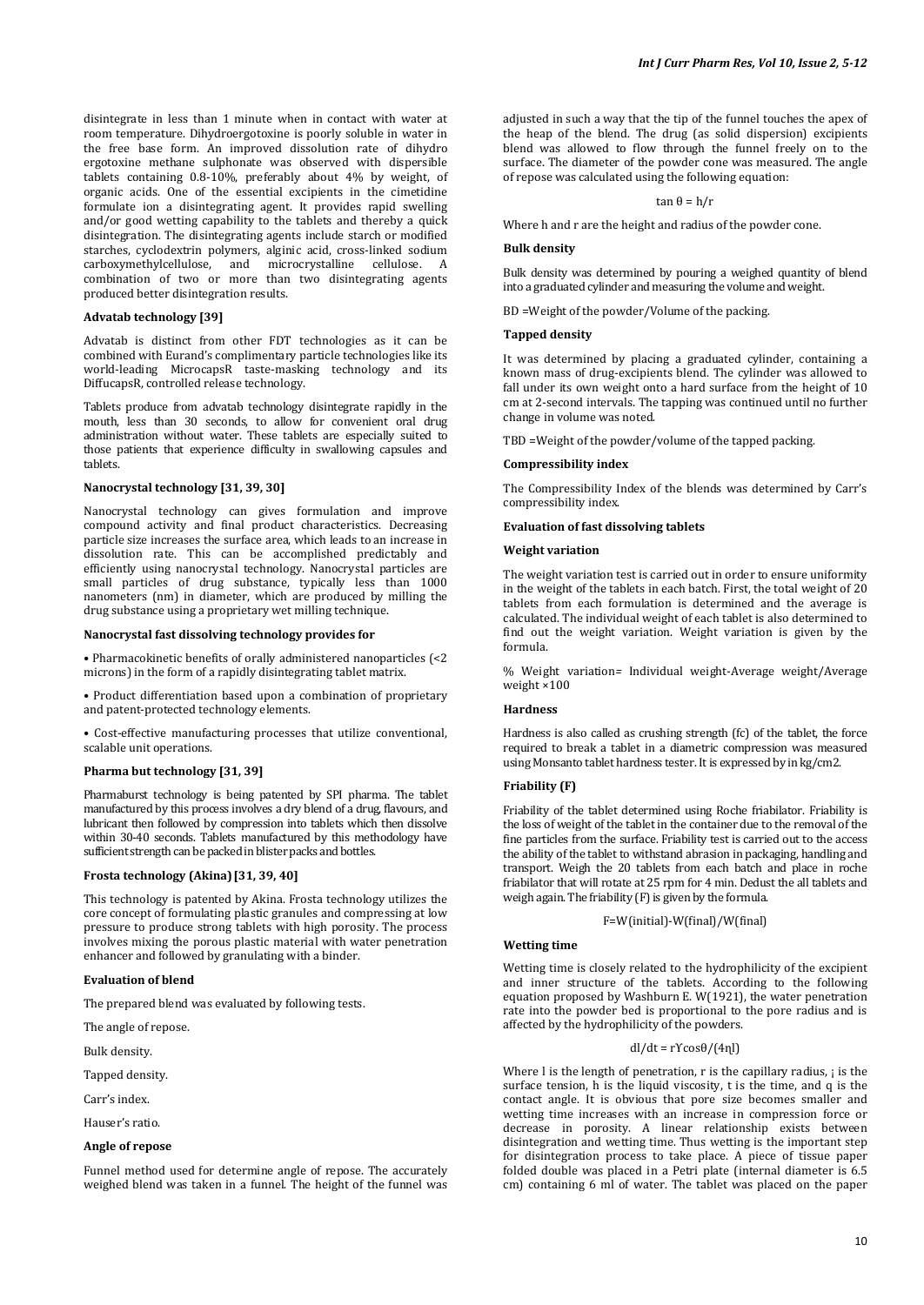and then time for complete wetting of the tablet was measured in seconds. The method was slightly modified by maintaining water at 37 °±0.5 °c. Wetting time related to the time taken for the tablet to disintegrate when kept motionless on the tongue.

#### *In vitro* **drug release**

The release of the drug *in vitro* was determined by estimating the dissolution profile, USP 2 Paddle apparatus was used and the paddle was allowed to rotate at 50 rpm, phosphate buffer (PH 6.8) (900 ml) was used as a dissolution medium.

# **Mechanical Strength**

Tablets should possess adequate strength to withstand mechanical shocks of handling in Manufacturing, packaging and shipping. Friability and crushing strength are two important parameters to evaluate a tablet for its mechanical strength.

# **Crushing strength**

Crushing strength is in simple formsay that the force required to break a tablet by compression in the radial direction, it is an important parameter in the formulation of mouth dissolve tablets because excessive crushing strength significantly reduces the disintegration time. In the present study, the crushing strength of the tablet was measured using Pfizer hardness testers. An average of three observations is reported.

### **Friability testing**

The crushing test may not be the best measure of potential behaviour during handling and packaging. The resistance to the surface abrasion may be a more relevant parameter. Friability of each batch was measure in "Electro lab-friabilator". 10preweighed tablets were rotated at 25 rpm for 4 min, the tablets were then reweighed and the percentage of weight loss was calculated.

### **Rapidly disintegrating property**

To evaluate a tablet for their rapid disintegration properties, following tests were carried out.

#### **Fast dissolving tablets products available in Indian market [2-8]**

# **Modified disintegration test**

Accurate procedure for performing disintegration test for dosage forms has several limitations and they do not sufficient to the measurement of very short disintegration times. The disintegration time for fast dissolving tablet needs to be modified as disintegration is required without water, thus the test should mimic disintegration in salivary contents. For this parameter, a Petri dish having 10 cm diameter was filled with 10 ml of water. The tablet was carefully put into the centre of Petri dish and then the time required for the tablet to completely disintegrate into fine particles was noted.

# **Disintegration in oral cavity**

The time required for complete disintegration of tablets in the oral cavity was obtained from the 6 healthy volunteers, who were given tablets from the optimum formulation Water absorption Ratio a piece of tissue paper folded twice was placed in a small Petri dish containing 6 ml of water. Tablet was put on the paper and the time required for complete wetting was measured. The wetted tablet was then weighed. Water absorption ratio denoted by R, was determined using following equation,

# $R = 10(wa/wb)$

Where wb= weight of tablet before water absorption and

wa =weight of the tablet after water absorption

# **CONCLUSION**

The advancement of a quick dissolving tablet give a decent chance to a line expansion in the commercial center, drugs (e. g. neuroleptics, analgesics, cardiovascular medication, antihistamines and medications for erectile brokenness) can be considered a contender for this dose structure. Pharmaceutical promoting is another explanation behind the increment inaccessible quick dissolving items.

### **Marketed products of fast dissolving tablets**

The commercialized products of FDT which are available in the market are given in table

| <b>Brand (Trade) name</b> | Active drug                                      | Manufacturer/Company                      |
|---------------------------|--------------------------------------------------|-------------------------------------------|
| Acepod-O                  | Cefpodoxime                                      | ABL Lifecare, India                       |
| Acufix DT-TAB             | Cefixime                                         | Macleods, India                           |
| Alepam                    | Amoxycillin trihydrate and Potassium clavulanate | Scoshia Remedy, India                     |
| Bigcef DT-TAB             | Cefuroxime                                       | Bestochem. India                          |
| Clonazepam ODT            | Clonazepam                                       | Par Pharmaceutical                        |
| Dompan                    | Pantoprazole and Domperidone                     | Medley pharmaceuticals, India             |
| Mosid-MT                  | Mosapride citrate                                | Torrent Pharmaceuticals, Ahmedabad, India |
| Minoclay DT-TAB           | Amoxycillintrihydrate and Potassium clavulanate  | Minova life Sciences, India               |
| Nulev                     | Hyoscyamine sulfate                              | Schwarz Pharma, India                     |
| Nimulid MDT               | Nimesulide                                       | Panacea Biotech, New delhi, India         |
| Numoxylin CV DT           | Amoxycillintrihydrate and Potassium clavulanate  | Gepach international, India               |
| ZyrofMeltab               | Rofecoxib                                        | Zydus, Cadila, India                      |
| Romilast                  | Montelukast                                      | Ranbaxy Labs Ltd., New Delhi, India       |
| Torrox MT                 | Rofecoxib                                        | Torrent Pharmaceuticals, Ahmedabad, India |
| OlanexInstab              | Olanzapine                                       | Ranbaxy Labs Ltd., New Delhi, India       |
| Kemstro                   | Baclofen                                         | Schwarz Pharma, India                     |
| Romilast                  | Montelukast                                      | Ranbaxy Lab. Ltd. Delhi, India            |
| Rofaday MT                | Rofecoxib                                        | Lupin,, India                             |
| Valus                     | Valdecoxib                                       | Glenmark, India                           |

### **AUTHORS CONTRIBUTIONS**

All the author have contributed equally

# **CONFLICT OF INTERESTS**

Declared none

# **REFERENCES**

- 1. Gupta A, Mishra AK, Bansal P, Singh R. Recent trends of fast dissolving tablets–an overview of formulation technology. Int J Pharm Biol 2010;1:1-10.
- 2. Goel H, Rai P, Rana V, Tiwari AK. Orally disintegrating system: innovation information and technology. Recent Pat Drug Delivery Formulation 2008;2:258-74.
- 3. Siddiqui N, Garg G, Sharma PK. Fast dissolving tablets: preparation, characterization and evaluation: an overview. Int J Pharm Sci Rev Res 2010;4:287-96.
- 4. Nautiyal U, Singh S, Singh R, Gopal, Kakar S. Fast dissolving tablets as a novel boon: a review. J Pharm Chem Biol Sci 2014;2:25-6.
- 5. Hannan PA, Khan JA, Khan A, Safiullah S. Oral dispersible systems: a new approach in drug delivery system. Indian J Pharm Sci 2016;78:2-7.